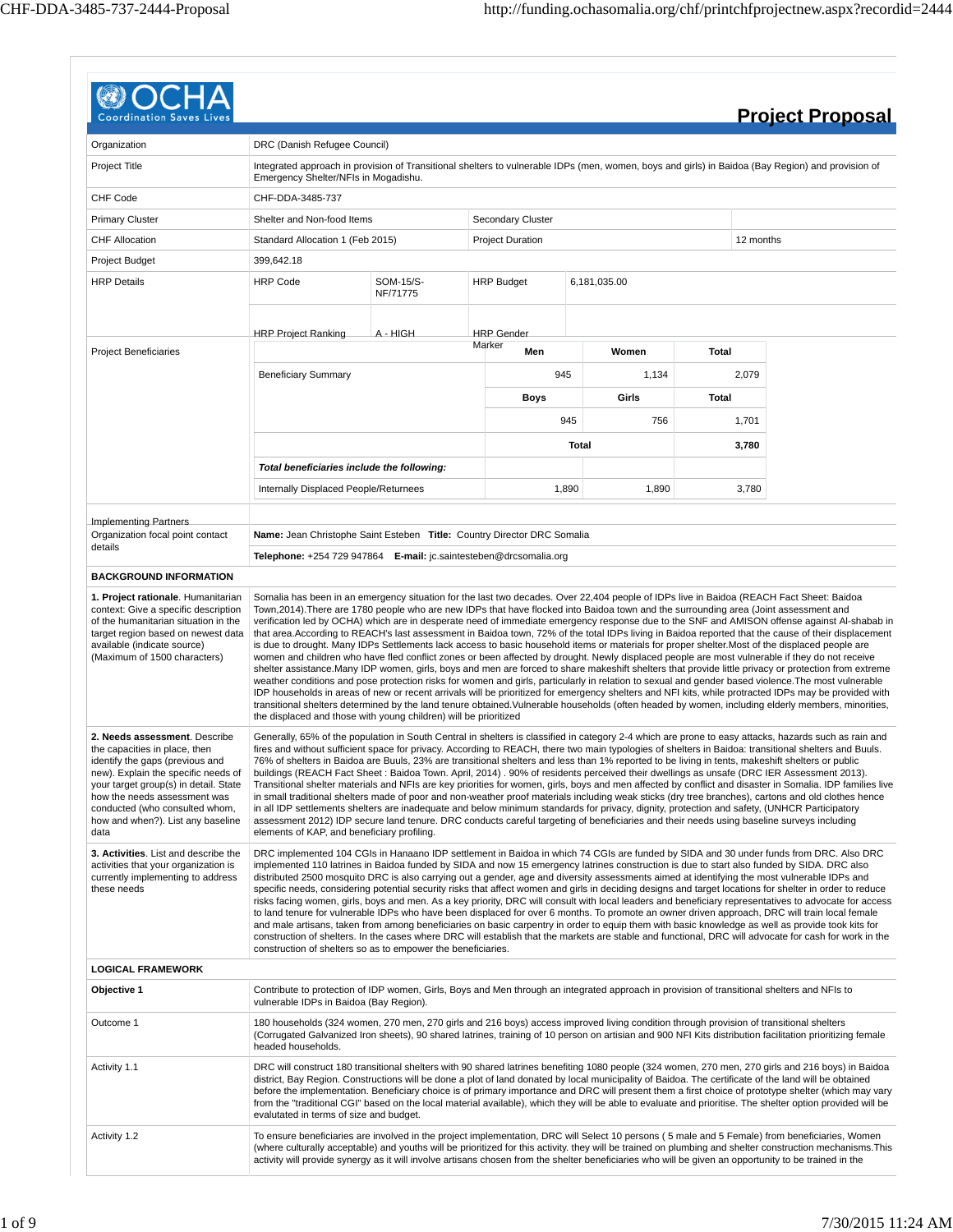|                                                                                                            |                             | construction of the shelters while at the same time earn an income from their being employed as either skilled or unskilled workers. furthermore they<br>will be provided artisan toolkits which are include Claw Hammer, Timber Slick, Carpentry Saw, Nail Jack, Measuring Tape, Pair of pliers and tool box.                                                                                                                                                                                                                                                                                                                                                                                                                                                                                                                                                                                                                                                                                                                                                                                                                                        |                                                                                                                                                         |                                |                  |                  |              |                  |                   |                |
|------------------------------------------------------------------------------------------------------------|-----------------------------|-------------------------------------------------------------------------------------------------------------------------------------------------------------------------------------------------------------------------------------------------------------------------------------------------------------------------------------------------------------------------------------------------------------------------------------------------------------------------------------------------------------------------------------------------------------------------------------------------------------------------------------------------------------------------------------------------------------------------------------------------------------------------------------------------------------------------------------------------------------------------------------------------------------------------------------------------------------------------------------------------------------------------------------------------------------------------------------------------------------------------------------------------------|---------------------------------------------------------------------------------------------------------------------------------------------------------|--------------------------------|------------------|------------------|--------------|------------------|-------------------|----------------|
| Activity 1.3                                                                                               | evaluate also.              | DRC will conduct a PDM to ensure accountability, appropriateness of materials and effectiveness of distribution. Data will be disaggregated sex and<br>age to evaluate whether specific needs of women, girls, boys and men are met. The results will be shared with the cluster and the donor for them to                                                                                                                                                                                                                                                                                                                                                                                                                                                                                                                                                                                                                                                                                                                                                                                                                                            |                                                                                                                                                         |                                |                  |                  |              |                  |                   |                |
| Indicators for outcome 1                                                                                   |                             | Cluster                                                                                                                                                                                                                                                                                                                                                                                                                                                                                                                                                                                                                                                                                                                                                                                                                                                                                                                                                                                                                                                                                                                                               | <b>Indicator description</b>                                                                                                                            |                                |                  |                  |              |                  |                   | <b>Target</b>  |
|                                                                                                            | Indicator 1.1               | Shelter and Non-food Items                                                                                                                                                                                                                                                                                                                                                                                                                                                                                                                                                                                                                                                                                                                                                                                                                                                                                                                                                                                                                                                                                                                            | Number of people in need with improved land tenure and transitional shelter                                                                             |                                |                  |                  |              |                  |                   | 1080           |
|                                                                                                            | Indicator 1.2               | Shelter and Non-food Items                                                                                                                                                                                                                                                                                                                                                                                                                                                                                                                                                                                                                                                                                                                                                                                                                                                                                                                                                                                                                                                                                                                            | Number of people trained on artisans disaggregated by AGD                                                                                               |                                |                  |                  |              |                  |                   | 10             |
|                                                                                                            | Indicator 1.3               | Shelter and Non-food Items                                                                                                                                                                                                                                                                                                                                                                                                                                                                                                                                                                                                                                                                                                                                                                                                                                                                                                                                                                                                                                                                                                                            | % of beneficiaries expressed their satisfaction on the constructed shelter                                                                              |                                |                  |                  |              |                  |                   | 180            |
| Outcome 2                                                                                                  |                             | 2700 newly displaced women, girls, men and boys have access to Emergency Shelter Kits & None food items. 900 for emergency shelter kits in<br>Mogadishu area and 1800 for NFI kits (900 in Mogadishu & 900 in Baidoa).                                                                                                                                                                                                                                                                                                                                                                                                                                                                                                                                                                                                                                                                                                                                                                                                                                                                                                                                |                                                                                                                                                         |                                |                  |                  |              |                  |                   |                |
| Activity 2.1                                                                                               |                             | 900 newly displaced people by conflict and/or affected by natural hazards will be provided standard emergency shelter kits (UNHCR standard) in<br>Mogadishu, prioritizing the most vulnerable people including new comers, women & child household heads, lactating women, extended families and<br>others with disabilities. This will be done in consultation with shelter cluster and UNHCR in the field.                                                                                                                                                                                                                                                                                                                                                                                                                                                                                                                                                                                                                                                                                                                                          |                                                                                                                                                         |                                |                  |                  |              |                  |                   |                |
| Activity 2.2                                                                                               |                             | 1800 newly displaced people by conflict and/or affected by natural hazards will be distributed NFI Kits 900 in Mogadishu & 900 in Baidoa. NFI kits<br>will be obtained as in-kind contribution from UNHCR, through the framework agreement signed with DRC. DRC will contribute all distribution costs<br>trough this proposal funding window.                                                                                                                                                                                                                                                                                                                                                                                                                                                                                                                                                                                                                                                                                                                                                                                                        |                                                                                                                                                         |                                |                  |                  |              |                  |                   |                |
| Activity 2.3                                                                                               |                             |                                                                                                                                                                                                                                                                                                                                                                                                                                                                                                                                                                                                                                                                                                                                                                                                                                                                                                                                                                                                                                                                                                                                                       |                                                                                                                                                         |                                |                  |                  |              |                  |                   |                |
| Indicators for outcome 2                                                                                   |                             | <b>Cluster</b>                                                                                                                                                                                                                                                                                                                                                                                                                                                                                                                                                                                                                                                                                                                                                                                                                                                                                                                                                                                                                                                                                                                                        | Indicator description                                                                                                                                   |                                |                  |                  |              |                  |                   | <b>Target</b>  |
|                                                                                                            | Indicator 2.1               | Shelter and Non-food Items                                                                                                                                                                                                                                                                                                                                                                                                                                                                                                                                                                                                                                                                                                                                                                                                                                                                                                                                                                                                                                                                                                                            | Number of newly displaced people in need receiving ESKs                                                                                                 |                                |                  |                  |              |                  |                   | 900            |
|                                                                                                            | Indicator 2.2               | Shelter and Non-food Items                                                                                                                                                                                                                                                                                                                                                                                                                                                                                                                                                                                                                                                                                                                                                                                                                                                                                                                                                                                                                                                                                                                            | Number of newly displaced people in need receiving NFI kits                                                                                             |                                |                  |                  |              |                  |                   | 1800           |
|                                                                                                            | Indicator 2.3               |                                                                                                                                                                                                                                                                                                                                                                                                                                                                                                                                                                                                                                                                                                                                                                                                                                                                                                                                                                                                                                                                                                                                                       |                                                                                                                                                         |                                |                  |                  |              |                  |                   |                |
|                                                                                                            |                             |                                                                                                                                                                                                                                                                                                                                                                                                                                                                                                                                                                                                                                                                                                                                                                                                                                                                                                                                                                                                                                                                                                                                                       |                                                                                                                                                         |                                |                  |                  |              |                  |                   |                |
| Outcome 3<br>Activity 3.1                                                                                  |                             | Training for DRC Engineers staff on the use of construction local material and SHELTER Cluster standards.<br>Training of DRC Engineers on local construction materials and shelter cluster standards. DRC will conduct 5 days training for 20 DRC engineers                                                                                                                                                                                                                                                                                                                                                                                                                                                                                                                                                                                                                                                                                                                                                                                                                                                                                           |                                                                                                                                                         |                                |                  |                  |              |                  |                   |                |
|                                                                                                            |                             | from the Project targeted areas. The Training will focus on the use of construction local materials, better designing and cluster standards. The<br>intention of the training is to enhance the staff capacity and quality implementation. Two (2) Regions in Somalia will be targeted to conduct the<br>training sessions in the field: Garowe (Puntland) and Mogadishu (South Central).Due to insecurity problems it will not be possible to organize the<br>training in Galkayo. Therefore it was recommended to plan Garowe, as location reachable by most of the engineers who are working in project areas<br>(i.e. Qardho, Galkayo, etc.). The other location (Mogadishu) has been selected in order to provide capacity building also to those engineers who are<br>working in South Central (i.e. Dollow, Luuq, Beletweyne, etc.) and to reduce the reduce the overall cost of it.                                                                                                                                                                                                                                                           |                                                                                                                                                         |                                |                  |                  |              |                  |                   |                |
| Activity 3.2                                                                                               |                             |                                                                                                                                                                                                                                                                                                                                                                                                                                                                                                                                                                                                                                                                                                                                                                                                                                                                                                                                                                                                                                                                                                                                                       |                                                                                                                                                         |                                |                  |                  |              |                  |                   |                |
| Activity 3.3                                                                                               |                             |                                                                                                                                                                                                                                                                                                                                                                                                                                                                                                                                                                                                                                                                                                                                                                                                                                                                                                                                                                                                                                                                                                                                                       |                                                                                                                                                         |                                |                  |                  |              |                  |                   |                |
| Indicators for outcome 3                                                                                   |                             | <b>Cluster</b>                                                                                                                                                                                                                                                                                                                                                                                                                                                                                                                                                                                                                                                                                                                                                                                                                                                                                                                                                                                                                                                                                                                                        |                                                                                                                                                         | Indicator description          |                  |                  |              |                  | <b>Target</b>     |                |
|                                                                                                            | Indicator 3.1               | Shelter and Non-food Items                                                                                                                                                                                                                                                                                                                                                                                                                                                                                                                                                                                                                                                                                                                                                                                                                                                                                                                                                                                                                                                                                                                            |                                                                                                                                                         | Number of participants trained |                  |                  |              |                  | 20                |                |
|                                                                                                            | Indicator 3.2               |                                                                                                                                                                                                                                                                                                                                                                                                                                                                                                                                                                                                                                                                                                                                                                                                                                                                                                                                                                                                                                                                                                                                                       |                                                                                                                                                         |                                |                  |                  |              |                  |                   |                |
|                                                                                                            | Indicator 3.3               |                                                                                                                                                                                                                                                                                                                                                                                                                                                                                                                                                                                                                                                                                                                                                                                                                                                                                                                                                                                                                                                                                                                                                       |                                                                                                                                                         |                                |                  |                  |              |                  |                   |                |
|                                                                                                            |                             |                                                                                                                                                                                                                                                                                                                                                                                                                                                                                                                                                                                                                                                                                                                                                                                                                                                                                                                                                                                                                                                                                                                                                       |                                                                                                                                                         |                                |                  |                  |              |                  |                   |                |
| <b>WORK PLAN</b>                                                                                           |                             |                                                                                                                                                                                                                                                                                                                                                                                                                                                                                                                                                                                                                                                                                                                                                                                                                                                                                                                                                                                                                                                                                                                                                       |                                                                                                                                                         |                                |                  |                  |              |                  |                   |                |
| Implementation: Describe for each<br>activity how you plan to implement<br>it and who is carrying out what |                             |                                                                                                                                                                                                                                                                                                                                                                                                                                                                                                                                                                                                                                                                                                                                                                                                                                                                                                                                                                                                                                                                                                                                                       |                                                                                                                                                         |                                |                  |                  |              |                  |                   |                |
|                                                                                                            |                             | to enable construction. Site planning will be discussed and agreed with the communities in advance to enhance sanitation and fire safety. Gender<br>sensitive participatory needs assessments will be conducted in target areas before implementation to ensure the different needs of women, girls,<br>boys and men are taken into account. Beneficiaries will be selected by the community using mutually agreed upon criteria so that the most<br>vulnerable are prioritized. Beneficiaries will provide an in-kind contribution to the shelter construction. Since we're adopting community driven<br>approach, beneficiaries will play a vital role in the construction stage and 20 artisans from the beneficiaries will be trained so that a good sense of<br>ownership is developed. Also DRC engineers will provide real time technical support to ensure compliance with construction requirements. At the<br>end of the project, shelters will be signed over to the beneficiary household after joint inspections including beneficiaries and DRC. Intervention will<br>adhere to Cluster guidelines and IASC recommendations on shelter. | DRC staff will liaise with officials, community leaders, and host communities to raise awareness of the projects aims and secure sufficient land tenure |                                |                  |                  |              |                  |                   |                |
| Project workplan for<br>activities defined in the<br>Logical framework                                     | <b>Activity Description</b> |                                                                                                                                                                                                                                                                                                                                                                                                                                                                                                                                                                                                                                                                                                                                                                                                                                                                                                                                                                                                                                                                                                                                                       |                                                                                                                                                         |                                | Month<br>$1 - 2$ | Month<br>$3 - 4$ | Month<br>5-6 | Month<br>$7 - 8$ | Month<br>$9 - 10$ | Month<br>11-12 |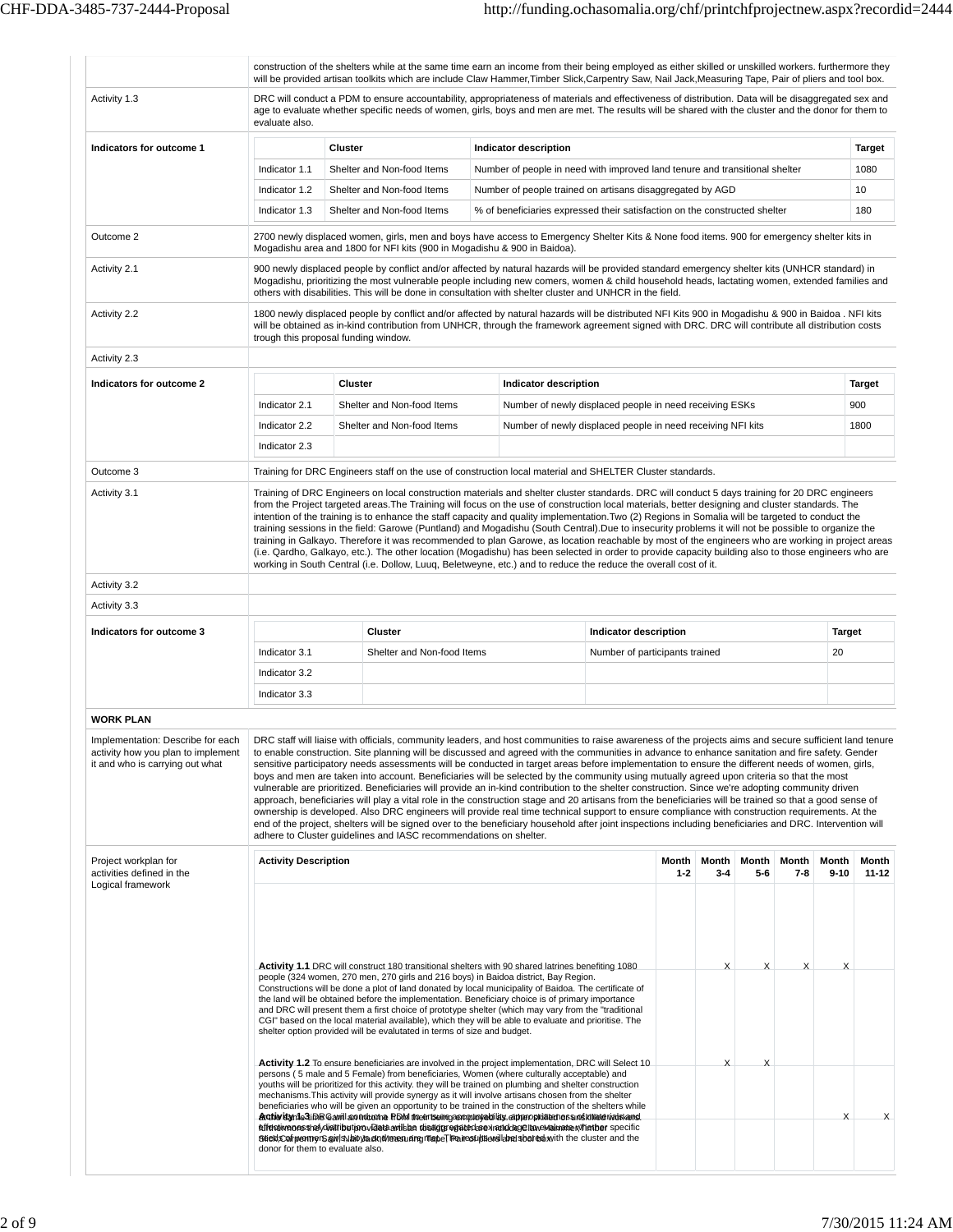| extended families and others with disabilities. This will be done in consultation with shelter cluster<br>and UNHCR in the field.                                                                                                                                                                                                                                                                                                                                                                                                                                                                                                                                                                                                                                                                                                                                                                                                                                                                                                                                              |  |   |   |  |
|--------------------------------------------------------------------------------------------------------------------------------------------------------------------------------------------------------------------------------------------------------------------------------------------------------------------------------------------------------------------------------------------------------------------------------------------------------------------------------------------------------------------------------------------------------------------------------------------------------------------------------------------------------------------------------------------------------------------------------------------------------------------------------------------------------------------------------------------------------------------------------------------------------------------------------------------------------------------------------------------------------------------------------------------------------------------------------|--|---|---|--|
| Activity 2.2 1800 newly displaced people by conflict and/or affected by natural hazards will be<br>distributed NFI Kits 900 in Mogadishu & 900 in Baidoa . NFI kits will be obtained as in-kind<br>contribution from UNHCR, through the framework agreement signed with DRC. DRC will contribute<br>all distribution costs trough this proposal funding window.                                                                                                                                                                                                                                                                                                                                                                                                                                                                                                                                                                                                                                                                                                                |  |   | X |  |
| <b>Activity 3.1</b> Training of DRC Engineers on local construction materials and shelter cluster<br>standards. DRC will conduct 5 days training for 20 DRC engineers from the Project targeted<br>areas. The Training will focus on the use of construction local materials, better designing and cluster<br>standards. The intention of the training is to enhance the staff capacity and quality<br>implementation. Two (2) Regions in Somalia will be targeted to conduct the training sessions in the<br>field: Garowe (Puntland) and Mogadishu (South Central). Due to insecurity problems it will not be<br>possible to organize the training in Galkayo. Therefore it was recommended to plan Garowe, as<br>location reachable by most of the engineers who are working in project areas (i.e. Qardho,<br>Galkayo, etc.). The other location (Mogadishu) has been selected in order to provide capacity<br>building also to those engineers who are working in South Central (i.e. Dollow, Luug, Beletweyne,<br>etc.) and to reduce the reduce the overall cost of it. |  | X |   |  |
| <b>Activity 3.2</b>                                                                                                                                                                                                                                                                                                                                                                                                                                                                                                                                                                                                                                                                                                                                                                                                                                                                                                                                                                                                                                                            |  |   |   |  |

**M & E DETAILS**

|                                                                                                                                                                                                                                                                                                                                                                                                                                                                                                                                                                                                                                                                                                                                                                                                                                                                                                                                                                                                                                                                           |                                                                                                                                                           |                                                                                                                                                                                                                                |              |              |              |              |              |              |                |              |                           |              | Month (s) when planned M & E will be done |                           |
|---------------------------------------------------------------------------------------------------------------------------------------------------------------------------------------------------------------------------------------------------------------------------------------------------------------------------------------------------------------------------------------------------------------------------------------------------------------------------------------------------------------------------------------------------------------------------------------------------------------------------------------------------------------------------------------------------------------------------------------------------------------------------------------------------------------------------------------------------------------------------------------------------------------------------------------------------------------------------------------------------------------------------------------------------------------------------|-----------------------------------------------------------------------------------------------------------------------------------------------------------|--------------------------------------------------------------------------------------------------------------------------------------------------------------------------------------------------------------------------------|--------------|--------------|--------------|--------------|--------------|--------------|----------------|--------------|---------------------------|--------------|-------------------------------------------|---------------------------|
| <b>Activity Description</b>                                                                                                                                                                                                                                                                                                                                                                                                                                                                                                                                                                                                                                                                                                                                                                                                                                                                                                                                                                                                                                               | M & E Tools to use                                                                                                                                        | <b>Means of</b><br>verification                                                                                                                                                                                                | $\mathbf{1}$ | $\mathbf{2}$ | $\mathbf{3}$ | 4            | 5            | 6            | $\overline{7}$ | 8            | 9                         | 10           | 11 <sup>1</sup>                           | 12                        |
| Activity 1.1 DRC will construct 180 transitional shelters with 90 shared latrines<br>benefiting 1080 people (324 women, 270 men, 270 girls and 216 boys) in Baidoa<br>district, Bay Region. Constructions will be done a plot of land donated by local<br>municipality of Baidoa. The certificate of the land will be obtained before the<br>implementation. Beneficiary choice is of primary importance and DRC will present them<br>a first choice of prototype shelter (which may vary from the "traditional CGI" based on<br>the local material available), which they will be able to evaluate and prioritise. The<br>shelter option provided will be evalutated in terms of size and budget.                                                                                                                                                                                                                                                                                                                                                                        | - Contact details<br>- Data collection<br>- Field visits<br>- Individual interview<br>- Photo with or without GPS<br>data                                 | List of beneficiaries<br>with age, Gender<br>and diversity<br>Completion<br>certificates.<br>Progress reports,<br>Land tenure<br>agreement,<br>Monitoring report,<br>PDM report,<br>Photos.<br><b>Beneficiaries</b><br>sheets. |              |              | X            | $\times$     | $\mathsf{X}$ | X            | $\times$       | $\times$     | $\times$                  | $\mathsf{x}$ | $\mathsf{X}$                              | $\times$                  |
| Activity 1.2 To ensure beneficiaries are involved in the project implementation, DRC<br>will Select 10 persons (5 male and 5 Female) from beneficiaries, Women (where<br>culturally acceptable) and youths will be prioritized for this activity, they will be trained<br>on plumbing and shelter construction mechanisms. This activity will provide synergy as it<br>will involve artisans chosen from the shelter beneficiaries who will be given an<br>opportunity to be trained in the construction of the shelters while at the same time earn<br>an income from their being employed as either skilled or unskilled workers. furthermore<br>they will be provided artisan toolkits which are include Claw Hammer, Timber<br>Slick, Carpentry Saw, Nail Jack, Measuring Tape, Pair of pliers and tool box.                                                                                                                                                                                                                                                          | - Contact details<br>- Photo with or without GPS<br>data<br>- Survey                                                                                      | Contact details of<br>trainees with age,<br>Gender and<br>diversity.                                                                                                                                                           |              | X            | X            | $\times$     | $\times$     | X            | $\mathsf{X}$   | $\times$     | $\mathsf{X}$              | $\mathsf{x}$ | $\mathsf{x}$                              | $\times$                  |
| Activity 1.3 DRC will conduct a PDM to ensure accountability, appropriateness of<br>materials and effectiveness of distribution. Data will be disaggregated sex and age to<br>evaluate whether specific needs of women, girls, boys and men are met. The results<br>will be shared with the cluster and the donor for them to evaluate also.                                                                                                                                                                                                                                                                                                                                                                                                                                                                                                                                                                                                                                                                                                                              | - Data collection<br>- Field visits<br>- Individual interview<br>- Post Distribution Monitoring<br>- Remote Call Monitoring<br>- Survey<br>- Verification | PDM report                                                                                                                                                                                                                     |              |              | X            | $\times$     | $\times$     | $\mathsf{X}$ | $\times$       | $\times$     | $\boldsymbol{\mathsf{X}}$ | $\mathsf{x}$ | $\times$                                  | $\mathsf{x}$              |
| Activity 2.1 900 newly displaced people by conflict and/or affected by natural hazards<br>will be provided standard emergency shelter kits (UNHCR standard) in Mogadishu,<br>prioritizing the most vulnerable people including new comers, women & child household<br>heads, lactating women, extended families and others with disabilities. This will be done<br>in consultation with shelter cluster and UNHCR in the field.                                                                                                                                                                                                                                                                                                                                                                                                                                                                                                                                                                                                                                           | - Contact details<br>- Distribution monitoring<br>- Photo with or without GPS<br>data<br>- Post Distribution Monitoring<br>- Verification                 | List of people<br>provided the<br>Emergency shelter<br>kits with age,<br>Gender and<br>diversity.<br>Distribution report<br>Distribution pictures<br>with visibilities.                                                        |              |              | X            | $\times$     | $\mathsf{X}$ | $\mathsf{X}$ | $\times$       | $\times$     | $\times$                  | $\mathsf{X}$ | $\times$                                  | $\times$                  |
| Activity 2.2 1800 newly displaced people by conflict and/or affected by natural<br>hazards will be distributed NFI Kits 900 in Mogadishu & 900 in Baidoa . NFI kits will be<br>obtained as in-kind contribution from UNHCR, through the framework agreement signed<br>with DRC. DRC will contribute all distribution costs trough this proposal funding window.                                                                                                                                                                                                                                                                                                                                                                                                                                                                                                                                                                                                                                                                                                           | - Contact details<br>- Distribution monitoring<br>- Photo with or without GPS<br>data<br>- Post Distribution Monitoring<br>- Verification                 | List of people<br>provided the NFI s<br>with age, Gender<br>and diversity<br>Distribution report<br>Distribution pictures<br>with visibilities                                                                                 |              |              | X            | $\mathsf{x}$ | $\mathsf{X}$ | $\mathsf{X}$ | X              | X            | $\boldsymbol{\mathsf{X}}$ | $\mathsf{X}$ | $\mathsf{X}$                              | $\boldsymbol{\mathsf{X}}$ |
| Activity 3.1 Training of DRC Engineers on local construction materials and shelter<br>cluster standards. DRC will conduct 5 days training for 20 DRC engineers from the<br>Project targeted areas. The Training will focus on the use of construction local materials,<br>better designing and cluster standards. The intention of the training is to enhance the<br>staff capacity and quality implementation. Two (2) Regions in Somalia will be targeted to<br>conduct the training sessions in the field: Garowe (Puntland) and Mogadishu (South<br>Central).Due to insecurity problems it will not be possible to organize the training in<br>Galkayo. Therefore it was recommended to plan Garowe, as location reachable by<br>most of the engineers who are working in project areas (i.e. Qardho, Galkayo, etc.). The<br>other location (Mogadishu) has been selected in order to provide capacity building also<br>to those engineers who are working in South Central (i.e. Dollow, Luug, Beletweyne,<br>etc.) and to reduce the reduce the overall cost of it. | - Contact details<br>- Individual interview<br>- Photo with or without GPS<br>data<br>- Verification                                                      | List of participants,<br>Gender and<br>diversity,<br>Completion<br>certificates, Training<br>reports.                                                                                                                          |              |              | X            | X            | X            | X            | X              | $\mathsf{X}$ | $\mathsf X$               | $\mathsf{X}$ | X                                         | $\mathsf{x}$              |
| <b>Activity 3.2</b>                                                                                                                                                                                                                                                                                                                                                                                                                                                                                                                                                                                                                                                                                                                                                                                                                                                                                                                                                                                                                                                       |                                                                                                                                                           |                                                                                                                                                                                                                                |              |              |              |              |              |              |                |              |                           |              |                                           |                           |
| <b>OTHER INFORMATION</b>                                                                                                                                                                                                                                                                                                                                                                                                                                                                                                                                                                                                                                                                                                                                                                                                                                                                                                                                                                                                                                                  |                                                                                                                                                           |                                                                                                                                                                                                                                |              |              |              |              |              |              |                |              |                           |              |                                           |                           |

| Coordination with other       | Organization | Activity                                                                                                                                                      |
|-------------------------------|--------------|---------------------------------------------------------------------------------------------------------------------------------------------------------------|
| Organizations in project area | I. 1. LNGOs  | Prioritization of locations and activities to avoid overlaps and duplication of shelter activities in the target locations. To ensure<br>coordinated response |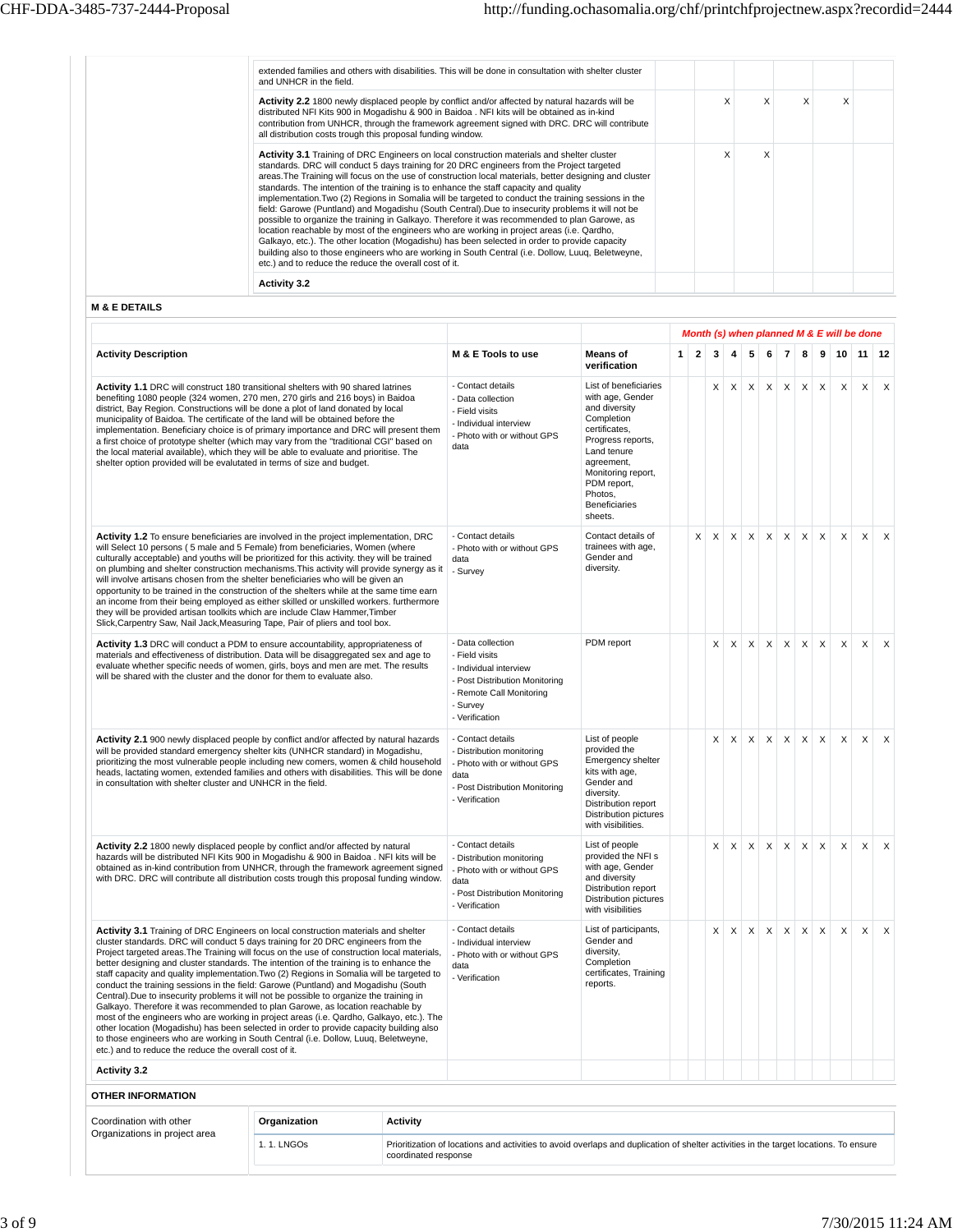|                                                            | 2. 2. UNHCR                                              | ensuring integration                                                                                                                                                                                                                                                                                                                                                                                                                                                                                                                                                                                                                                                                                                                                                                                                                                                                                                                                                                                                                                                                                                                                                                                                                                                                                                                                                                                                                                                            |
|------------------------------------------------------------|----------------------------------------------------------|---------------------------------------------------------------------------------------------------------------------------------------------------------------------------------------------------------------------------------------------------------------------------------------------------------------------------------------------------------------------------------------------------------------------------------------------------------------------------------------------------------------------------------------------------------------------------------------------------------------------------------------------------------------------------------------------------------------------------------------------------------------------------------------------------------------------------------------------------------------------------------------------------------------------------------------------------------------------------------------------------------------------------------------------------------------------------------------------------------------------------------------------------------------------------------------------------------------------------------------------------------------------------------------------------------------------------------------------------------------------------------------------------------------------------------------------------------------------------------|
|                                                            |                                                          | 3. 3. NFIs and Shelter Cluster   Provision of NFIs in Baidoa & Mogadishu. UNHCR will provide DRC with inkind NFIs based on a 2014 agreement.                                                                                                                                                                                                                                                                                                                                                                                                                                                                                                                                                                                                                                                                                                                                                                                                                                                                                                                                                                                                                                                                                                                                                                                                                                                                                                                                    |
| Gender theme support                                       | Yes                                                      |                                                                                                                                                                                                                                                                                                                                                                                                                                                                                                                                                                                                                                                                                                                                                                                                                                                                                                                                                                                                                                                                                                                                                                                                                                                                                                                                                                                                                                                                                 |
| Outline how the project supports<br>the gender theme       |                                                          | The project will be implemented in accordance DRC's Age, Gender and Diversity Vision and 9 Minimum Standards (available on request). Vulnerable<br>househods will be prioritized who are often femaleheaded or with elderly, ill members or include young children. EAP/shelter related activities will be<br>designed to address the different needs of women, girls, boys and men and where appropriate, women's dignity kits will be distributed as part of the<br>minimum EAP. DRC will ensure that women and men are equally involved in any planning and implementation activities such as EAP distributions or<br>site planning meetings by conducting same-sex consultation meetings for women and men. DRC will also ensure that women and men are equally<br>informed about the quantity/variety of items they should receive, as well as the distribution methods, by using public information and<br>notice/information board's clearly indicating entitlements to EAPs and shelters, dates and time. In cases where the distribution will conducted for<br>large numbers at once, DRC will ensure that adequate crowd control mechanisms are put in place with separate queues for vulnerable groups (such<br>as those not able to stand in line for various reasons, e.g. elderly persons, persons with disabilities or pregnant women and other specific groups<br>requiring assistance). All data collected will be disaggregated by gender, age and diversity. |
| Select (tick) activities that supports<br>the gender theme | $\overline{\mathcal{A}}$<br>in terms of size and budget. | Activity 1.1: DRC will construct 180 transitional shelters with 90 shared latrines benefiting 1080 people (324 women, 270 men, 270 girls and 216 boys) in<br>Baidoa district, Bay Region. Constructions will be done a plot of land donated by local municipality of Baidoa. The certificate of the land will be obtained<br>before the implementation. Beneficiary choice is of primary importance and DRC will present them a first choice of prototype shelter (which may vary from<br>the "traditional CGI" based on the local material available), which they will be able to evaluate and prioritise. The shelter option provided will be evalutated                                                                                                                                                                                                                                                                                                                                                                                                                                                                                                                                                                                                                                                                                                                                                                                                                      |
|                                                            | $\checkmark$                                             | Activity 1.2: To ensure beneficiaries are involved in the project implementation, DRC will Select 10 persons (5 male and 5 Female) from beneficiaries,<br>Women (where culturally acceptable) and youths will be prioritized for this activity. they will be trained on plumbing and shelter construction<br>mechanisms. This activity will provide synergy as it will involve artisans chosen from the shelter beneficiaries who will be given an opportunity to be trained<br>in the construction of the shelters while at the same time earn an income from their being employed as either skilled or unskilled workers, furthermore they<br>will be provided artisan toolkits which are include Claw Hammer, Timber Slick, Carpentry Saw, Nail Jack, Measuring Tape, Pair of pliers and tool box.                                                                                                                                                                                                                                                                                                                                                                                                                                                                                                                                                                                                                                                                           |
|                                                            | $\sqrt{ }$<br>to evaluate also.                          | Activity 1.3: DRC will conduct a PDM to ensure accountability, appropriateness of materials and effectiveness of distribution. Data will be disaggregated<br>sex and age to evaluate whether specific needs of women, girls, boys and men are met. The results will be shared with the cluster and the donor for them                                                                                                                                                                                                                                                                                                                                                                                                                                                                                                                                                                                                                                                                                                                                                                                                                                                                                                                                                                                                                                                                                                                                                           |
|                                                            | $\sqrt{}$                                                | Activity 2.1: 900 newly displaced people by conflict and/or affected by natural hazards will be provided standard emergency shelter kits (UNHCR<br>standard) in Mogadishu, prioritizing the most vulnerable people including new comers, women & child household heads, lactating women, extended<br>families and others with disabilities. This will be done in consultation with shelter cluster and UNHCR in the field.                                                                                                                                                                                                                                                                                                                                                                                                                                                                                                                                                                                                                                                                                                                                                                                                                                                                                                                                                                                                                                                      |
|                                                            | $\sqrt{ }$<br>trough this proposal funding window.       | Activity 2.2: 1800 newly displaced people by conflict and/or affected by natural hazards will be distributed NFI Kits 900 in Mogadishu & 900 in Baidoa.<br>NFI kits will be obtained as in-kind contribution from UNHCR, through the framework agreement signed with DRC. DRC will contribute all distribution costs                                                                                                                                                                                                                                                                                                                                                                                                                                                                                                                                                                                                                                                                                                                                                                                                                                                                                                                                                                                                                                                                                                                                                            |
|                                                            | $\sqrt{ }$                                               | Activity 3.1: Training of DRC Engineers on local construction materials and shelter cluster standards. DRC will conduct 5 days training for 20 DRC<br>engineers from the Project targeted areas. The Training will focus on the use of construction local materials, better designing and cluster standards. The<br>intention of the training is to enhance the staff capacity and quality implementation. Two (2) Regions in Somalia will be targeted to conduct the training<br>sessions in the field: Garowe (Puntland) and Mogadishu (South Central).Due to insecurity problems it will not be possible to organize the training in<br>Galkayo. Therefore it was recommended to plan Garowe, as location reachable by most of the engineers who are working in project areas (i.e. Qardho,<br>Galkayo, etc.). The other location (Mogadishu) has been selected in order to provide capacity building also to those engineers who are working in South<br>Central (i.e. Dollow, Luuq, Beletweyne, etc.) and to reduce the reduce the overall cost of it.                                                                                                                                                                                                                                                                                                                                                                                                                     |
|                                                            | $\sqrt{}$<br>Activity 3.2:                               |                                                                                                                                                                                                                                                                                                                                                                                                                                                                                                                                                                                                                                                                                                                                                                                                                                                                                                                                                                                                                                                                                                                                                                                                                                                                                                                                                                                                                                                                                 |

**BUDGET**

| A:1 Staff and      |           | 1.1 International Staff                                                    |              |              |                   |             |              |          |                        |
|--------------------|-----------|----------------------------------------------------------------------------|--------------|--------------|-------------------|-------------|--------------|----------|------------------------|
| Personnel<br>Costs | Code      | <b>Budget Line Description</b>                                             | Units        | Unit<br>Cost | Duration TimeUnit | Amount(USD) | Organization |          | CHF %charged to<br>CHF |
|                    | 1.1.1     | Country Director - Somalia                                                 | $\mathbf{1}$ | 9075         | 12 Months         | 108,900.00  | 105,633.00   | 3,267.00 | 3.00                   |
|                    | 1.1.2     | WASH/Infrastructure Manager - Somalia                                      | $\mathbf{1}$ | 8000         | 12 Month          | 96,000.00   | 91,200.00    | 4,800.00 | 5.00                   |
|                    | 1.1.3     | Monitoring, Evaluation and Learning Manager                                | $\mathbf{1}$ | 7200         | 12 Month          | 86,400.00   | 83,808.00    | 2,592.00 | 3.00                   |
|                    | 1.1.4     | Regional Director                                                          | $\mathbf{1}$ | 11500        | 12 Month          | 138,000.00  | 132,342.00   | 5,658.00 | 4.10                   |
|                    | 1.1.5     | Regional Head of Finance and Admin                                         | $\mathbf{1}$ | 9745         | 12 Month          | 116,940.00  | 112,145.46   | 4,794.54 | 4.10                   |
|                    | 1.1.6     | Area Manager - South Central                                               | $\mathbf{1}$ | 7439         | 12 Month          | 89,268.00   | 83,911.92    | 5,356.08 | 6.00                   |
|                    | $-1.1.7$  |                                                                            |              |              |                   |             |              |          |                        |
|                    | $-1.1.8$  |                                                                            |              |              |                   |             |              |          |                        |
|                    | $-1.1.9$  |                                                                            |              |              |                   |             |              |          |                        |
|                    | $-1.1.10$ |                                                                            |              |              |                   |             |              |          |                        |
|                    | $-1.1.11$ | the control of the control of the control of the control of the control of |              |              |                   |             |              |          |                        |
|                    | $-1.1.12$ |                                                                            |              |              |                   |             |              |          |                        |
|                    | $-1.1.13$ |                                                                            |              |              |                   |             |              |          |                        |
|                    | $-1.1.14$ | the control of the control of the control of the control of the control of |              |              |                   |             |              |          |                        |
|                    | $-1.1.15$ | the control of the control of the control of the control of                |              |              |                   |             |              |          |                        |
|                    | $-1.1.16$ |                                                                            |              |              |                   |             |              |          |                        |
|                    | $-1.1.17$ |                                                                            |              |              |                   |             |              |          |                        |
|                    | $-1.1.18$ |                                                                            |              |              |                   |             |              |          |                        |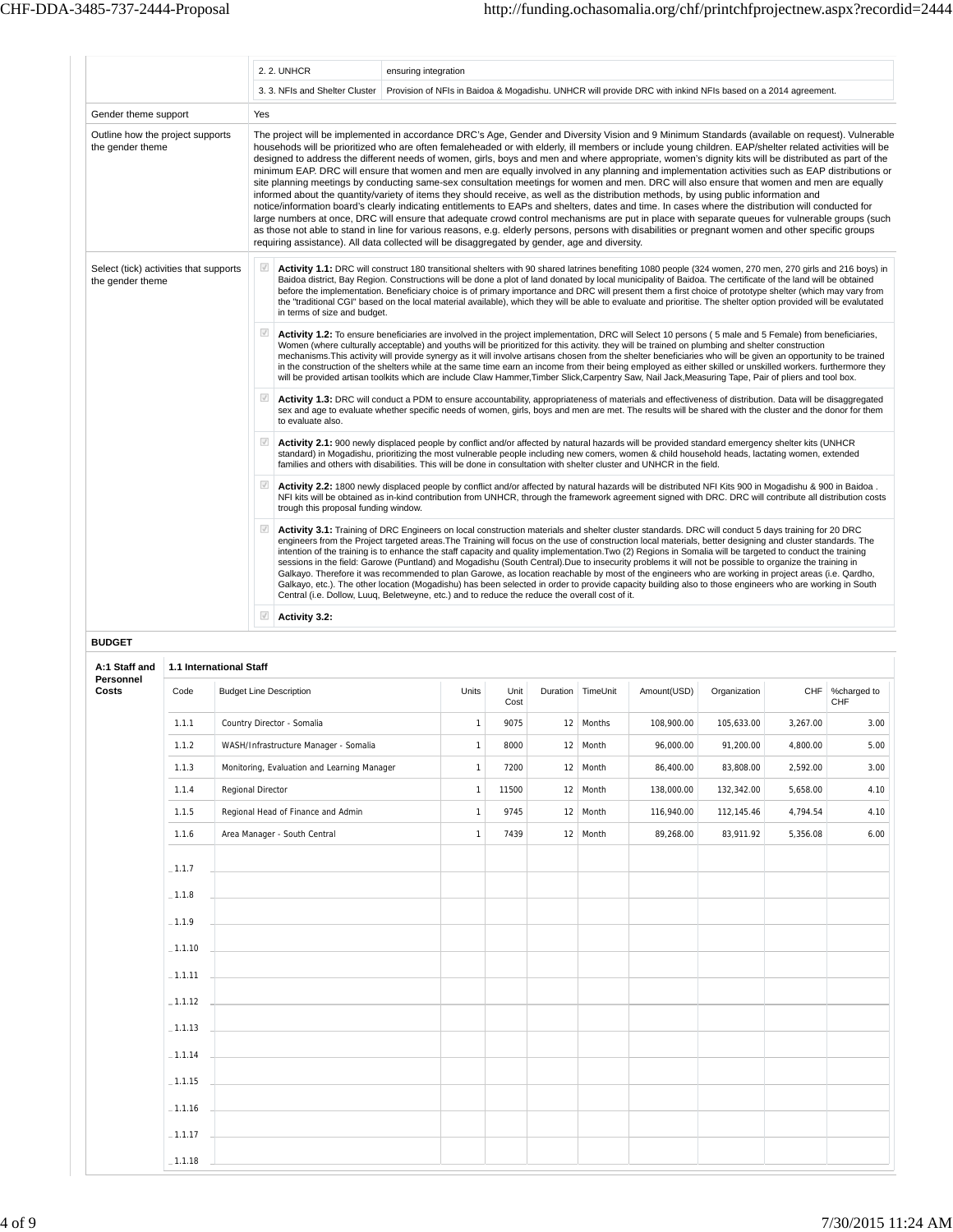|                                               | <b>Budget Narrative:</b>                                                                            |                  |              |              |                        |             |              |            |                    |
|-----------------------------------------------|-----------------------------------------------------------------------------------------------------|------------------|--------------|--------------|------------------------|-------------|--------------|------------|--------------------|
| 1.2 Local Staff                               |                                                                                                     |                  |              |              |                        |             |              |            |                    |
| Code                                          | <b>Budget Line Description</b>                                                                      | Units            | Unit Cost    |              | Duration TimeUnit      | Amount(USD) | Organization | CHF        | %charged to<br>CHF |
| 1.2.1                                         | Regional Grants Manager                                                                             | $\mathbf{1}$     | 7800.23      | 12           | Month                  | 93,602.76   | 88,922.62    | 4,680.14   | 5.00               |
| 1.2.2                                         | Regional Communications Officer                                                                     | $\overline{1}$   | 2666.47      | 12           | Month                  | 31,997.64   | 30,141.78    | 1,855.86   | 5.80               |
| 1.2.3                                         | Deputy Area Managers - Mogadishu & Baidoa                                                           | $\boldsymbol{2}$ | 3362         | 12           | Month                  | 80,688.00   | 76,653.60    | 4,034.40   | 5.00               |
| 1.2.4                                         | Infrastructure Coordinator - Somalia                                                                | $\mathbf{1}$     | 1686         | 12           | Month                  | 20,232.00   | 14,162.40    | 6,069.60   | 30.00              |
| 1.2.5                                         | Shelter Assistant (Field Engineer) - Baidoa &<br>Mogadishu                                          | $\boldsymbol{2}$ | 1016         | 12           | Month                  | 24,384.00   | 8,997.70     | 15,386.30  | 63.10              |
| 1.2.6                                         | Community mobilizer - Baidoa                                                                        | $\mathbf{1}$     | 836          | 12           | Month                  | 10,032.00   | 0.00         | 10,032.00  | 100.00             |
| 1.2.7                                         | M&E/HAP coordinator - Mogadishu                                                                     | $\mathbf{1}$     | 2512         | 12           | Month                  | 30,144.00   | 27,883.20    | 2,260.80   | 7.50               |
| 1.2.8                                         | Human Resources and Admin Coordinator-Country<br>Office                                             | $\mathbf{1}$     | 2500         | 12           | Month                  | 30,000.00   | 26,400.00    | 3,600.00   | 12.00              |
| 1.2.9                                         |                                                                                                     |                  |              |              |                        |             |              |            |                    |
| 1.2.10                                        |                                                                                                     |                  |              |              |                        |             |              |            |                    |
| 1.2.11                                        |                                                                                                     |                  |              |              |                        |             |              |            |                    |
| 1.2.12                                        |                                                                                                     |                  |              |              |                        |             |              |            |                    |
| 1.2.13                                        |                                                                                                     |                  |              |              |                        |             |              |            |                    |
| 1.2.14                                        |                                                                                                     |                  |              |              |                        |             |              |            |                    |
| 1.2.15                                        |                                                                                                     |                  |              |              |                        |             |              |            |                    |
|                                               |                                                                                                     |                  |              |              |                        |             |              |            |                    |
| 1.2.16                                        |                                                                                                     |                  |              |              |                        |             |              |            |                    |
| 1.2.17                                        |                                                                                                     |                  |              |              |                        |             |              |            |                    |
| 1.2.18                                        |                                                                                                     |                  |              |              |                        |             |              |            |                    |
|                                               | <b>Sub Total</b>                                                                                    |                  |              |              |                        | 321,080.40  | 273,161.30   | 47,919.10  |                    |
|                                               |                                                                                                     |                  |              |              |                        |             |              |            |                    |
| <b>Budget Narrative:</b>                      |                                                                                                     |                  |              |              |                        |             |              |            |                    |
| Code                                          | <b>Budget Line Description</b>                                                                      | Units            | Unit<br>Cost | Duration     | TimeUnit               | Amount(USD) | Organization | <b>CHF</b> | %charged to<br>CHF |
| 2.1.1                                         | Construction of Corrugated Galvanized Ironsheet<br>(CGI) Shelters - Baidoa                          | 180              | 688.34       | $\mathbf{1}$ | Unit                   | 123,901.20  | 0.00         | 123,901.20 |                    |
| 2.1.2                                         | Construction of Shared Latrines - Baidoa                                                            | 90               | 420.41       | $\mathbf{1}$ | Unit                   | 37,836.90   | 0.00         | 37,836.90  | 100.00<br>100.00   |
| 2.1.3                                         | Site Clearance and Demarcation - Baidoa                                                             | $\mathbf{1}$     | 2000         |              | 1 Lumpsum              | 2,000.00    | 0.00         | 2,000.00   |                    |
| 2.1.4                                         | Artisan Toolkit and Training - Baidoa                                                               | 10               | 110          |              | 1 Lumpsum              | 1,100.00    | 0.00         | 1,100.00   | 100.00<br>100.00   |
| 2.1.5                                         | Community Mobilization and Registration cost                                                        | $\mathbf{1}$     | 1065         | $\mathbf{1}$ | Lumpsum                | 1,065.00    | 0.00         | 1,065.00   | 100.00             |
| <b>B:2 Supplies,</b><br>Commodities,<br>2.1.6 | Joint Government Monitoring                                                                         | $\mathbf{1}$     | 2000         | $\mathbf{1}$ | trip                   | 2,000.00    | 0.00         | 2,000.00   | 100.00             |
| 2.1.7                                         | Beneficiary Relocation Cost                                                                         | 180              | 20           | $\mathbf{1}$ | loads                  | 3,600.00    | 0.00         | 3,600.00   |                    |
| 2.1.8                                         | NFI Distribution - Baidoa & Mogadishu                                                               | 1800             | 6            | $\mathbf{1}$ | Unit                   | 10,800.00   | 0.00         | 10,800.00  | 100.00<br>100.00   |
| 2.1.9                                         | Post Distribution Monitoring                                                                        | $\mathbf{1}$     | 865          | $\mathbf{1}$ | Lump sum               | 865.00      | 0.00         | 865.00     | 100.00             |
| 2.1.10                                        | ESKs - Emergency Shelter Kits                                                                       | 900              | 83           | $\mathbf{1}$ | Unit                   | 74,700.00   | 0.00         | 74,700.00  | 100.00             |
| 2.1.11                                        | Vehicle Rental inclusive of fuel - Baidoa & Mogadishu                                               | $\sqrt{2}$       | 1600         |              | $12 \mid \text{month}$ | 38,400.00   | 26,880.00    | 11,520.00  | 30.00              |
| 2.1.12                                        | Training of DRC INFRASTRUCTURE Staff on<br>emergency, construction and SHELTER cluster<br>standards | $\mathbf{1}$     | 2960         | $\mathbf{1}$ | Lump sum               | 2,960.00    | 0.00         | 2,960.00   |                    |
| 2.1.13                                        | Visibility, HAP Information & Post Distribution<br>Monitoring                                       | $\mathbf{1}$     | 1860         |              | 1 Lump sum             | 1,860.00    | 0.00         | 1,860.00   |                    |
| $-2.1.14$                                     |                                                                                                     |                  |              |              |                        |             |              |            |                    |
| $-2.1.15$                                     |                                                                                                     |                  |              |              |                        |             |              |            | 100.00<br>100.00   |
| $-2.1.16$                                     |                                                                                                     |                  |              |              |                        |             |              |            |                    |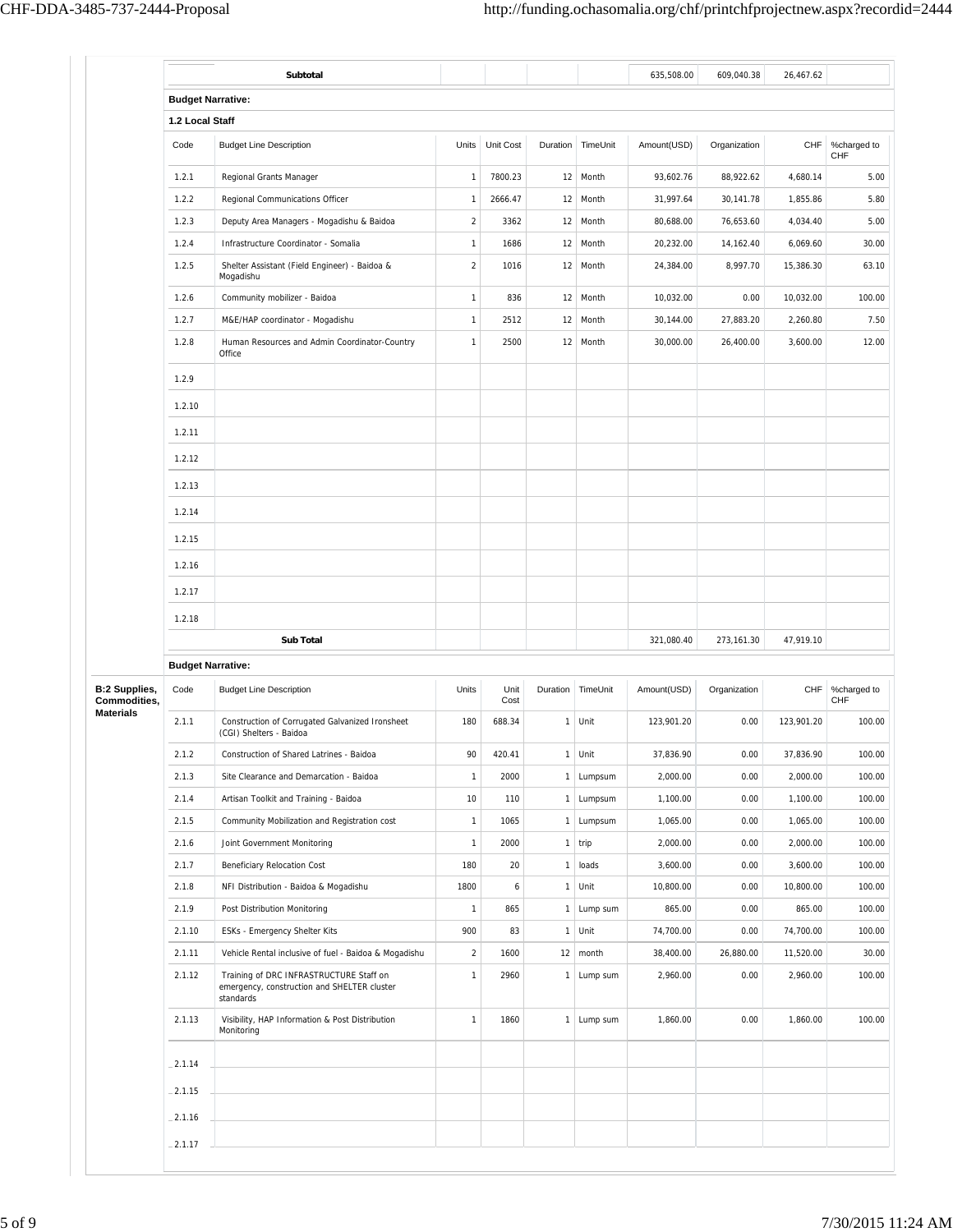|                                       | 2.1.18                   |                                |             |              |   |                   |             |              |            |                        |
|---------------------------------------|--------------------------|--------------------------------|-------------|--------------|---|-------------------|-------------|--------------|------------|------------------------|
|                                       |                          | Sub Total                      |             |              |   |                   | 301,088.10  | 26,880.00    | 274,208.10 |                        |
|                                       | <b>Budget Narrative:</b> |                                |             |              |   |                   |             |              |            |                        |
| C:3<br>Equipment                      | Code                     | <b>Budget Line Description</b> | Units       | Unit<br>Cost |   | Duration TimeUnit | Amount(USD) | Organization |            | CHF %charged to<br>CHF |
|                                       | 3.1.1                    | AutoCAD graphic software       | $\mathbf 1$ | 2200         | 1 | unit              | 2,200.00    | 0.00         | 2,200.00   | 100.00                 |
|                                       | 3.1.2                    |                                |             |              |   |                   |             |              |            |                        |
|                                       | 3.1.3                    |                                |             |              |   |                   |             |              |            |                        |
|                                       | 3.1.4                    |                                |             |              |   |                   |             |              |            |                        |
|                                       | 3.1.5                    |                                |             |              |   |                   |             |              |            |                        |
|                                       | 3.1.6                    |                                |             |              |   |                   |             |              |            |                        |
|                                       | 3.1.7                    |                                |             |              |   |                   |             |              |            |                        |
|                                       | 3.1.8                    |                                |             |              |   |                   |             |              |            |                        |
|                                       | 3.1.9                    |                                |             |              |   |                   |             |              |            |                        |
|                                       | 3.1.10                   |                                |             |              |   |                   |             |              |            |                        |
|                                       | 3.1.11                   |                                |             |              |   |                   |             |              |            |                        |
|                                       | 3.1.12                   |                                |             |              |   |                   |             |              |            |                        |
|                                       | 3.1.13                   |                                |             |              |   |                   |             |              |            |                        |
|                                       | 3.1.14                   |                                |             |              |   |                   |             |              |            |                        |
|                                       | 3.1.15                   |                                |             |              |   |                   |             |              |            |                        |
|                                       | 3.1.16                   |                                |             |              |   |                   |             |              |            |                        |
|                                       | 3.1.17                   |                                |             |              |   |                   |             |              |            |                        |
|                                       | 3.1.18                   |                                |             |              |   |                   |             |              |            |                        |
|                                       |                          | Sub Total                      |             |              |   |                   | 2,200.00    | 0.00         | 2,200.00   |                        |
|                                       | <b>Budget Narrative:</b> |                                |             |              |   |                   |             |              |            |                        |
| D:4<br>Contractual<br><b>Services</b> | Code                     | <b>Budget Line Description</b> | Units       | Unit<br>Cost |   | Duration TimeUnit | Amount(USD) | Organization |            | CHF %charged to<br>CHF |
|                                       | $-4.1.1$                 |                                |             |              |   |                   |             |              |            |                        |
|                                       | $-4.1.2$                 |                                |             |              |   |                   |             |              |            |                        |
|                                       | $-4.1.3$                 |                                |             |              |   |                   |             |              |            |                        |
|                                       | $-4.1.4$                 |                                |             |              |   |                   |             |              |            |                        |
|                                       | $-4.1.5$                 |                                |             |              |   |                   |             |              |            |                        |
|                                       | $-4.1.6$                 |                                |             |              |   |                   |             |              |            |                        |
|                                       | $-4.1.7$                 |                                |             |              |   |                   |             |              |            |                        |
|                                       | $-4.1.8$                 |                                |             |              |   |                   |             |              |            |                        |
|                                       | $-4.1.9$                 |                                |             |              |   |                   |             |              |            |                        |
|                                       | $-4.1.10$                |                                |             |              |   |                   |             |              |            |                        |
|                                       | $-4.1.11$                |                                |             |              |   |                   |             |              |            |                        |
|                                       | $-4.1.12$                |                                |             |              |   |                   |             |              |            |                        |
|                                       | $-4.1.13$                |                                |             |              |   |                   |             |              |            |                        |
|                                       | $-4.1.14$                |                                |             |              |   |                   |             |              |            |                        |
|                                       | $-4.1.15$                |                                |             |              |   |                   |             |              |            |                        |
|                                       | $-4.1.16$                |                                |             |              |   |                   |             |              |            |                        |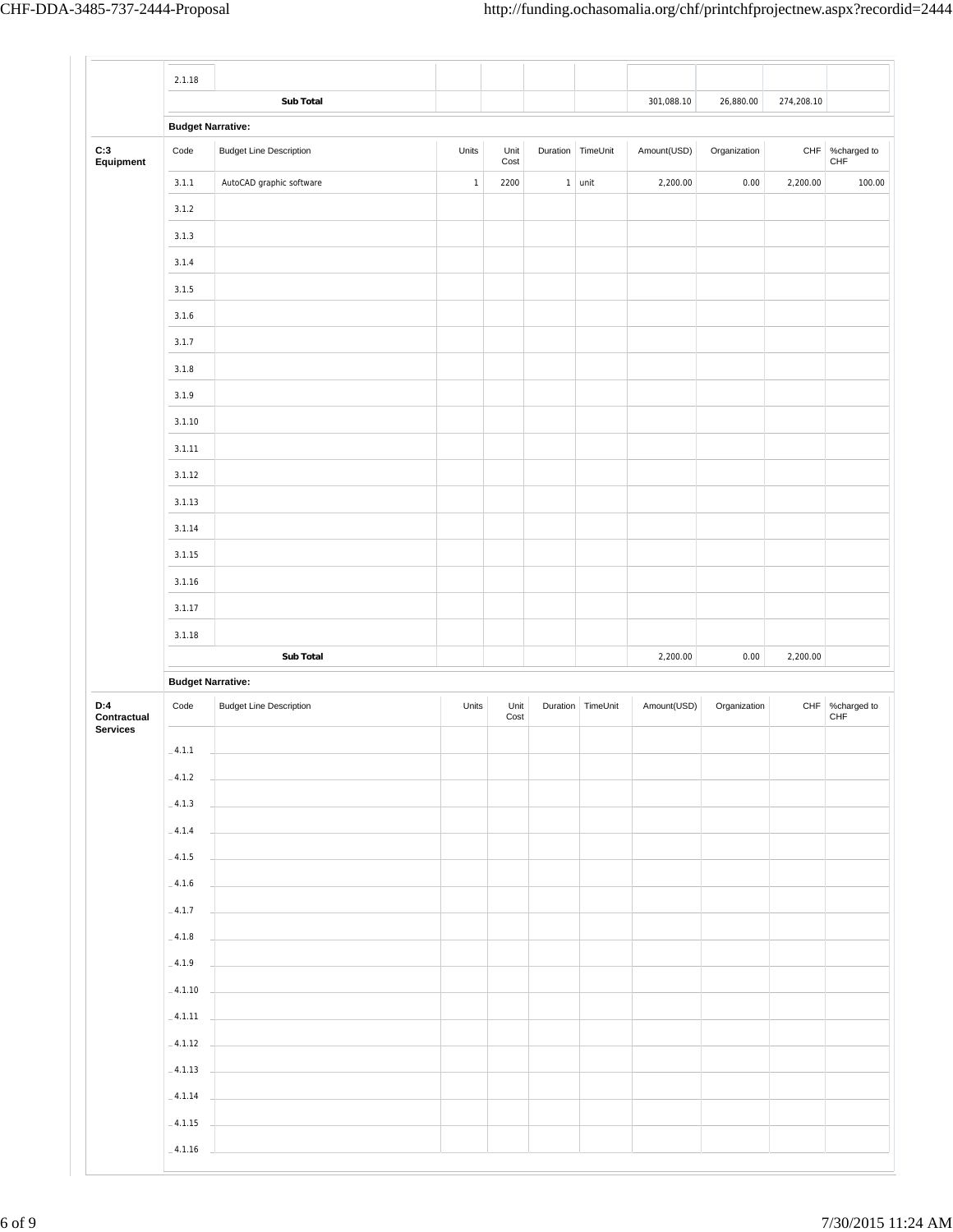|                                                | 4.1.17                   |                                |             |              |              |                   |             |              |          |                                |
|------------------------------------------------|--------------------------|--------------------------------|-------------|--------------|--------------|-------------------|-------------|--------------|----------|--------------------------------|
|                                                | 4.1.18                   |                                |             |              |              |                   |             |              |          |                                |
|                                                |                          | <b>Sub Total</b>               |             |              |              |                   | 0.00        | 0.00         | 0.00     |                                |
|                                                | <b>Budget Narrative:</b> |                                |             |              |              |                   |             |              |          |                                |
| E:5 Travel                                     | Code                     | <b>Budget Line Description</b> | Units       | Unit<br>Cost |              | Duration TimeUnit | Amount(USD) | Organization |          | CHF %charged to<br>${\sf CHF}$ |
|                                                | 5.1.1                    | Travel Baidoa                  | $\mathbf 1$ | 5288         | $\mathbf{1}$ | lumpsum           | 5,288.00    | 0.00         | 5,288.00 | 100.00                         |
|                                                | 5.1.2                    | Travel Mogadishu               | $\mathbf 1$ | 3528         | $\mathbf{1}$ | lumpsum           | 3,528.00    | 0.00         | 3,528.00 | 100.00                         |
|                                                | 5.1.3                    |                                |             |              |              |                   |             |              |          |                                |
|                                                | 5.1.4                    |                                |             |              |              |                   |             |              |          |                                |
|                                                | 5.1.5                    |                                |             |              |              |                   |             |              |          |                                |
|                                                | 5.1.6                    |                                |             |              |              |                   |             |              |          |                                |
|                                                | 5.1.7                    |                                |             |              |              |                   |             |              |          |                                |
|                                                | 5.1.8                    |                                |             |              |              |                   |             |              |          |                                |
|                                                | 5.1.9                    |                                |             |              |              |                   |             |              |          |                                |
|                                                | 5.1.10                   |                                |             |              |              |                   |             |              |          |                                |
|                                                | 5.1.11                   |                                |             |              |              |                   |             |              |          |                                |
|                                                | 5.1.12                   |                                |             |              |              |                   |             |              |          |                                |
|                                                | 5.1.13                   |                                |             |              |              |                   |             |              |          |                                |
|                                                | 5.1.14                   |                                |             |              |              |                   |             |              |          |                                |
|                                                | 5.1.15                   |                                |             |              |              |                   |             |              |          |                                |
|                                                | 5.1.16                   |                                |             |              |              |                   |             |              |          |                                |
|                                                | 5.1.17                   |                                |             |              |              |                   |             |              |          |                                |
|                                                | 5.1.18                   |                                |             |              |              |                   |             |              |          |                                |
|                                                |                          | Sub Total                      |             |              |              |                   | 8,816.00    | 0.00         | 8,816.00 |                                |
|                                                | <b>Budget Narrative:</b> |                                |             |              |              |                   |             |              |          |                                |
| F:6 Transfers<br>and Grants to<br>Counterparts | Code                     | <b>Budget Line Description</b> | Units       | Unit<br>Cost | Duration     | TimeUnit          | Amount(USD) | Organization | CHF      | %charged to<br>CHF             |
|                                                | $-6.1.1$                 |                                |             |              |              |                   |             |              |          |                                |
|                                                | $-6.1.2$                 |                                |             |              |              |                   |             |              |          |                                |
|                                                | $-6.1.3$                 |                                |             |              |              |                   |             |              |          |                                |
|                                                | $-6.1.4$                 |                                |             |              |              |                   |             |              |          |                                |
|                                                | $-6.1.5$                 |                                |             |              |              |                   |             |              |          |                                |
|                                                | $-6.1.6$                 |                                |             |              |              |                   |             |              |          |                                |
|                                                | $-6.1.7$                 |                                |             |              |              |                   |             |              |          |                                |
|                                                | $-6.1.8$                 |                                |             |              |              |                   |             |              |          |                                |
|                                                |                          |                                |             |              |              |                   |             |              |          |                                |
|                                                | $-6.1.9$                 |                                |             |              |              |                   |             |              |          |                                |
|                                                | $-6.6.10$                |                                |             |              |              |                   |             |              |          |                                |
|                                                | $-6.1.11$                |                                |             |              |              |                   |             |              |          |                                |
|                                                | $-6.1.12$                |                                |             |              |              |                   |             |              |          |                                |
|                                                | $-6.1.13$                |                                |             |              |              |                   |             |              |          |                                |
|                                                | $-6.1.14$                |                                |             |              |              |                   |             |              |          |                                |
|                                                | $-6.1.15$                |                                |             |              |              |                   |             |              |          |                                |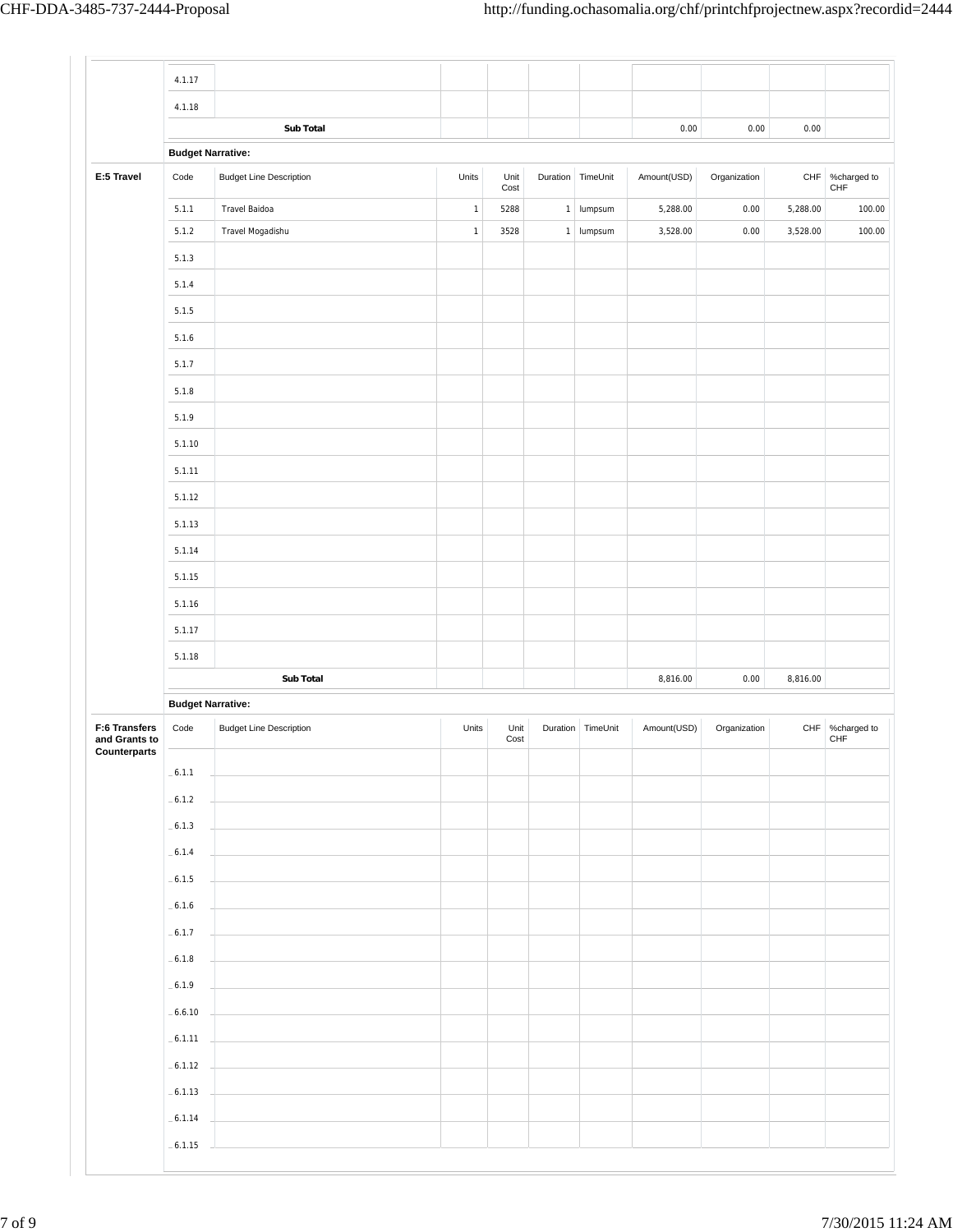|                                      | 6.1.17<br>6.1.18         |                                |                                                                    |       |                 |              |              |                                                                                             |        |                                          |                                         |              |           |                           |                           |
|--------------------------------------|--------------------------|--------------------------------|--------------------------------------------------------------------|-------|-----------------|--------------|--------------|---------------------------------------------------------------------------------------------|--------|------------------------------------------|-----------------------------------------|--------------|-----------|---------------------------|---------------------------|
|                                      |                          |                                |                                                                    |       |                 |              |              |                                                                                             |        |                                          |                                         |              |           |                           |                           |
|                                      |                          |                                |                                                                    |       |                 |              |              |                                                                                             |        |                                          |                                         |              |           |                           |                           |
|                                      |                          |                                | <b>Sub Total</b>                                                   |       |                 |              |              |                                                                                             |        |                                          | 0.00                                    |              | 0.00      | 0.00                      |                           |
|                                      | <b>Budget Narrative:</b> |                                |                                                                    |       |                 |              |              |                                                                                             |        |                                          |                                         |              |           |                           |                           |
| G:7 General<br>Operating             | Code                     | <b>Budget Line Description</b> |                                                                    |       |                 | Units        | Unit<br>Cost | Duration                                                                                    |        | TimeUnit                                 | Amount(USD)                             | Organization |           | <b>CHF</b>                | %charged to<br><b>CHF</b> |
| and Other<br><b>Direct Costs</b>     | 7.1.1                    | Office Supplies                |                                                                    |       |                 | $\mathbf{1}$ | 9980         | $\mathbf{1}$                                                                                |        | lumpsum                                  | 9,980.00                                |              | 8,752.46  | 1,227.54                  | 12.30                     |
|                                      | 7.1.2                    | Office Rent                    |                                                                    |       |                 | $\mathbf{1}$ | 2500         | 12                                                                                          | months |                                          | 30,000.00                               |              | 27,900.00 | 2,100.00                  | 7.00                      |
|                                      | 7.1.3                    | <b>Communication Charges</b>   |                                                                    |       |                 | $\mathbf{1}$ | 3650         | 12                                                                                          | months |                                          | 43,800.00                               |              | 40,734.00 | 3,066.00                  | 7.00                      |
|                                      | 7.1.4                    | Security (non DRC staff)       |                                                                    |       |                 | $\mathbf{1}$ | 1050         | 12                                                                                          | months |                                          | 12,600.00                               |              | 10,710.00 | 1,890.00                  | 15.00                     |
|                                      | 7.1.5                    | Bank charges                   |                                                                    |       |                 | $\mathbf{1}$ | 5603         | $\mathbf{1}$                                                                                |        | lumpsum                                  | 5,603.00                                |              | 0.00      | 5,603.00                  | 100.00                    |
|                                      | 7.1.6                    |                                |                                                                    |       |                 |              |              |                                                                                             |        |                                          |                                         |              |           |                           |                           |
|                                      | 7.1.7                    |                                |                                                                    |       |                 |              |              |                                                                                             |        |                                          |                                         |              |           |                           |                           |
|                                      | 7.1.8                    |                                |                                                                    |       |                 |              |              |                                                                                             |        |                                          |                                         |              |           |                           |                           |
|                                      | 7.1.9                    |                                |                                                                    |       |                 |              |              |                                                                                             |        |                                          |                                         |              |           |                           |                           |
|                                      | 7.1.10                   |                                |                                                                    |       |                 |              |              |                                                                                             |        |                                          |                                         |              |           |                           |                           |
|                                      | 7.1.11                   |                                |                                                                    |       |                 |              |              |                                                                                             |        |                                          |                                         |              |           |                           |                           |
|                                      | 7.1.12                   |                                |                                                                    |       |                 |              |              |                                                                                             |        |                                          |                                         |              |           |                           |                           |
|                                      | 7.1.13                   |                                |                                                                    |       |                 |              |              |                                                                                             |        |                                          |                                         |              |           |                           |                           |
|                                      | 7.1.14                   |                                |                                                                    |       |                 |              |              |                                                                                             |        |                                          |                                         |              |           |                           |                           |
|                                      | 7.1.15                   |                                |                                                                    |       |                 |              |              |                                                                                             |        |                                          |                                         |              |           |                           |                           |
|                                      | 7.1.16                   |                                |                                                                    |       |                 |              |              |                                                                                             |        |                                          |                                         |              |           |                           |                           |
|                                      | 7.1.17                   |                                |                                                                    |       |                 |              |              |                                                                                             |        |                                          |                                         |              |           |                           |                           |
|                                      |                          |                                |                                                                    |       |                 |              |              |                                                                                             |        |                                          |                                         |              |           |                           |                           |
|                                      | 7.1.18                   |                                | <b>Sub Total</b>                                                   |       |                 |              |              |                                                                                             |        |                                          | 101,983.00                              |              | 88,096.46 | 13,886.54                 |                           |
|                                      | <b>Budget Narrative:</b> |                                |                                                                    |       |                 |              |              |                                                                                             |        |                                          |                                         |              |           |                           |                           |
|                                      |                          |                                | <b>TOTAL</b>                                                       |       |                 |              |              |                                                                                             |        |                                          | 1,370,675.50                            | 997,178.14   |           | 373,497.36                |                           |
| H.8 Indirect                         | Code                     | <b>Budget Line Description</b> |                                                                    |       |                 |              |              |                                                                                             |        |                                          | Amount(USD)                             | Organization |           | CHF                       | %charged to               |
| Programme<br><b>Support</b><br>Costs | 8.1.1                    |                                | Indirect Programme Support Costs                                   |       |                 |              |              |                                                                                             |        |                                          | 0.00                                    |              | 0.00      | 26,144.82                 | CHF<br>7.00               |
|                                      |                          |                                | <b>GRAND TOTAL</b>                                                 |       |                 |              |              |                                                                                             |        |                                          | 1,370,675.50                            | 997,178.14   |           | 399,642.18                |                           |
| Other sources of funds               |                          |                                |                                                                    |       |                 |              |              |                                                                                             |        |                                          |                                         |              |           |                           |                           |
|                                      | <b>Description</b>       |                                | Amount %                                                           |       |                 |              |              |                                                                                             |        |                                          |                                         |              |           |                           |                           |
|                                      | Organization             |                                | 997,178.14                                                         | 71.39 |                 |              |              |                                                                                             |        |                                          |                                         |              |           |                           |                           |
|                                      | Community                |                                | 0.00                                                               | 0.00  |                 |              |              |                                                                                             |        |                                          |                                         |              |           |                           |                           |
|                                      | <b>CHF</b>               |                                | 399,642.18                                                         | 28.61 |                 |              |              |                                                                                             |        |                                          |                                         |              |           |                           |                           |
|                                      | <b>Other Donors</b>      | a)                             | 0.00                                                               |       |                 |              |              |                                                                                             |        |                                          |                                         |              |           |                           |                           |
|                                      |                          | b)                             | 0.00                                                               |       |                 |              |              |                                                                                             |        |                                          |                                         |              |           |                           |                           |
|                                      | <b>TOTAL</b>             |                                | 1,396,820.32                                                       |       |                 |              |              |                                                                                             |        |                                          |                                         |              |           |                           |                           |
| <b>LOCATIONS</b>                     |                          |                                |                                                                    |       |                 |              |              |                                                                                             |        |                                          |                                         |              |           |                           |                           |
| Region<br><b>District</b>            | Location                 |                                | <b>Standard Cluster Activities</b>                                 |       | <b>Activity</b> |              |              |                                                                                             |        | <b>Beneficiary</b><br><b>Description</b> |                                         | Number       |           | Latitude Longitude P.Code |                           |
| Banadir                              | Mogadishu Mogadishu      |                                | Provision of ESKs, Provision of NFIs to<br>newly displaced persons |       |                 |              |              | Provision of NFIs and ESKs for IDPs and<br>vulnerable Host population in Mogadishu          |        |                                          | IDPs and Vulnerable<br>Host communities | 4000         | 2.04139   | 45.333721                 | NA-3807-<br>Z08-001       |
| Banadir Mogadishu Mogadishu          |                          | sessions.                      | Conducting trainings and mainstreaming                             |       | district        |              |              | Construction Training, Mainstream activities<br>on the use of local construction materials. |        | Engineers                                |                                         | 20           | 2.04139   | 45.333721                 | NA-3807-<br>Z08-001       |